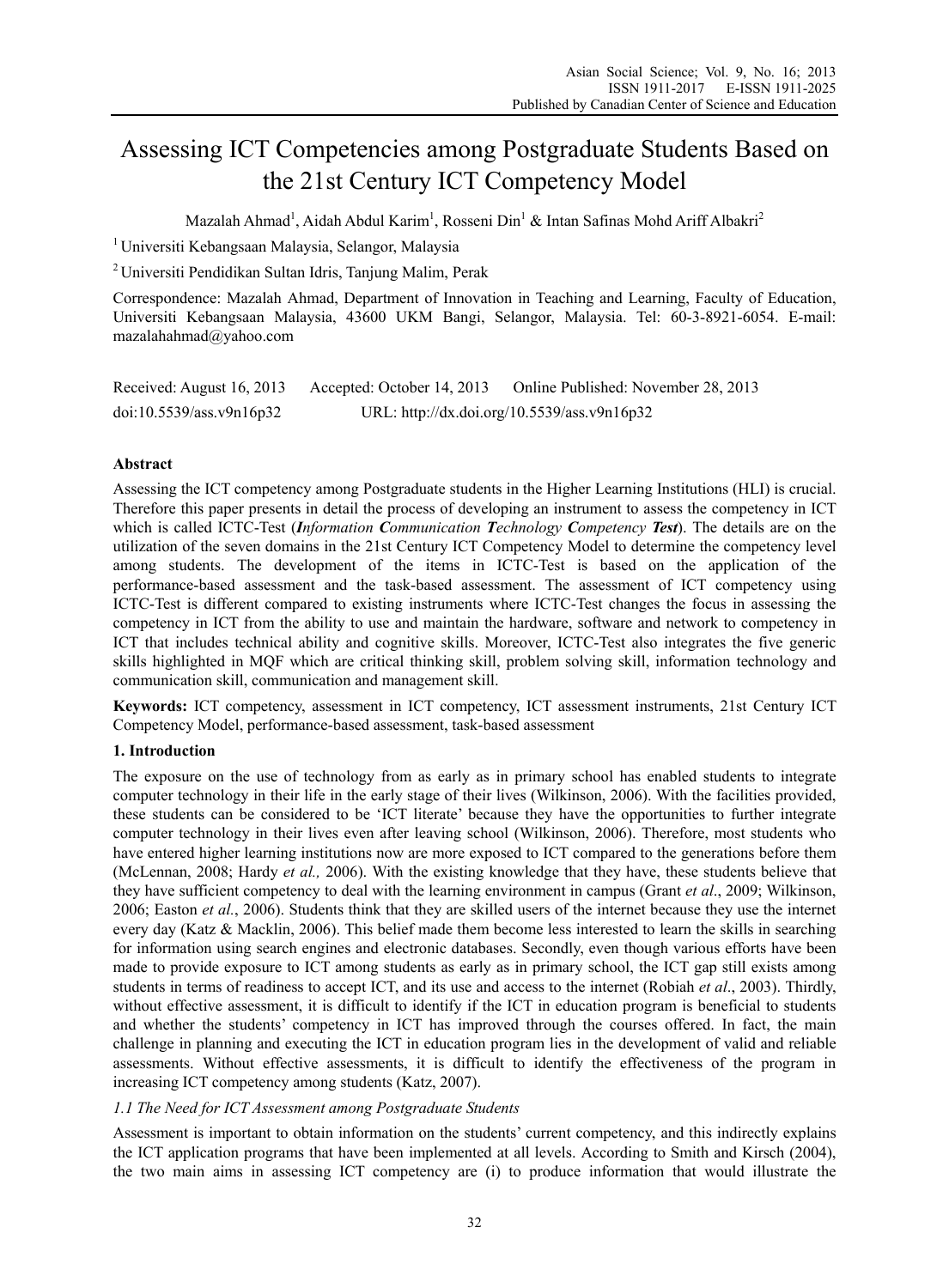performance of a particular group and (ii) to explain individual achievements that could be used to validate the ICT competency level of a student. The assessment of individual ICT competency is very much in need and it will be very crucial in understanding the gap in ICT literacy (Smith & Kirsch, 2004). Individualized data will enable graduates to use the assessment result to help them in deciding the courses that they should take or to determine the best ways to equip themselves in entering certain specializations. The graduates can use the assessment outcomes to identify the career that fits their aptitude, or to inform their potential employers of their abilities. Assessments allow us to determine how far a group of students has obtained the competency needed to enable them to be productive members in the information-rich and technology-based society. Assessment in ICT competency let the faculties and the university administrators decide and explain the strengths and weaknesses in ICT competency of all students or a particular group that is defined based on race, year of study, specialization and other characteristics.

Besides that, the information gained from the assessment can also be used in various other ways including planning courses to eliminate the gap between current competency and the competency required, informing source allocation decisions, curriculum planning, giving accreditation evidence, and assessing the readiness of the instructors, students or for training needs and policy making (Smith & Kirsch, 2004). The faculties and the administrators, particularly, require assessment data, to measure the effectiveness of current teaching strategies and curriculum, to identify the good practices and to develop a better approach. Complete competency data from assessments will enable administrators of higher learning institutions to evaluate and increase the efforts to ensure that all students obtain required competency in ICT after they have graduated.

## *1.2 21st Century ICT Competency Model*

Nowadays, an effective use of ICT requires cognitive skills and technical skills (ETS, 2002). For that reason, assessment in ICT competency does not only focus on the assessment of technical skills which involves hardware, software and networks, but assessment in ICT competency needs to take into consideration the cognitive skills in order to manage, integrate and assess information (ETS, 2002).

Cognitive skills are needed to balance the rapid changes in technology so that the sophisticated technology can benefit all aspects of life (ETS, 2002). For example, when a student is asked to prepare an electronic presentation based on the information from the World Wide Web, the student can find a huge amount of information with the help of a search engine. The search engine can access the information easier. But to get hold of meaningful information by using the search engine will require cognitive skills. Evaluating and synthesizing information found from various sources also require a higher level of cognitive skills. Cognitive skills, which is how a student think, solve problems and learn, give a larger impact on his ability to play a role in a society that is rich with technology, compared to his knowledge about hardware or certain software. A country not only need citizens who are able to get information, but also citizens who are able to analyze and evaluate what is learned to produce a fact-based opinion. Employers on the other hand need workers who are able to solve problems using technological equipments, not those who can only use the keyboard and mouse.

It is believed that the highest level of ICT competency is being able to create changes in innovation and transformation in individuals and the society. For example, to complete an assignment successfully, such as identifying the best treatment for a particular disease, the individual will need the ability to access information from the internet (technical) and evaluate, apply and integrate information obtained to identify the best treatment method. The cognitive skills and the technical skills have domains that are different and independent, but they are interrelated and they interact to influence the competency in ICT (ETS, 2002). This is explained in Table 1 as follows:

| Table 1. Interactions between cognitive skills and technical skills |
|---------------------------------------------------------------------|
|---------------------------------------------------------------------|

|                       | Low technical skills | High technical skills |
|-----------------------|----------------------|-----------------------|
| High cognitive skills |                      |                       |
| Low cognitive skills  |                      |                       |

As shown in Table 1, students in Category D have a low cognitive level, but they have high technical skills and are able to carry out technical tasks successfully after receiving training. However students in this category do not have the skills and knowledge to match their ability with new software packages or new hardware or perform new technical tasks. There is a possibility that the students are not able to acquire the technical skills on their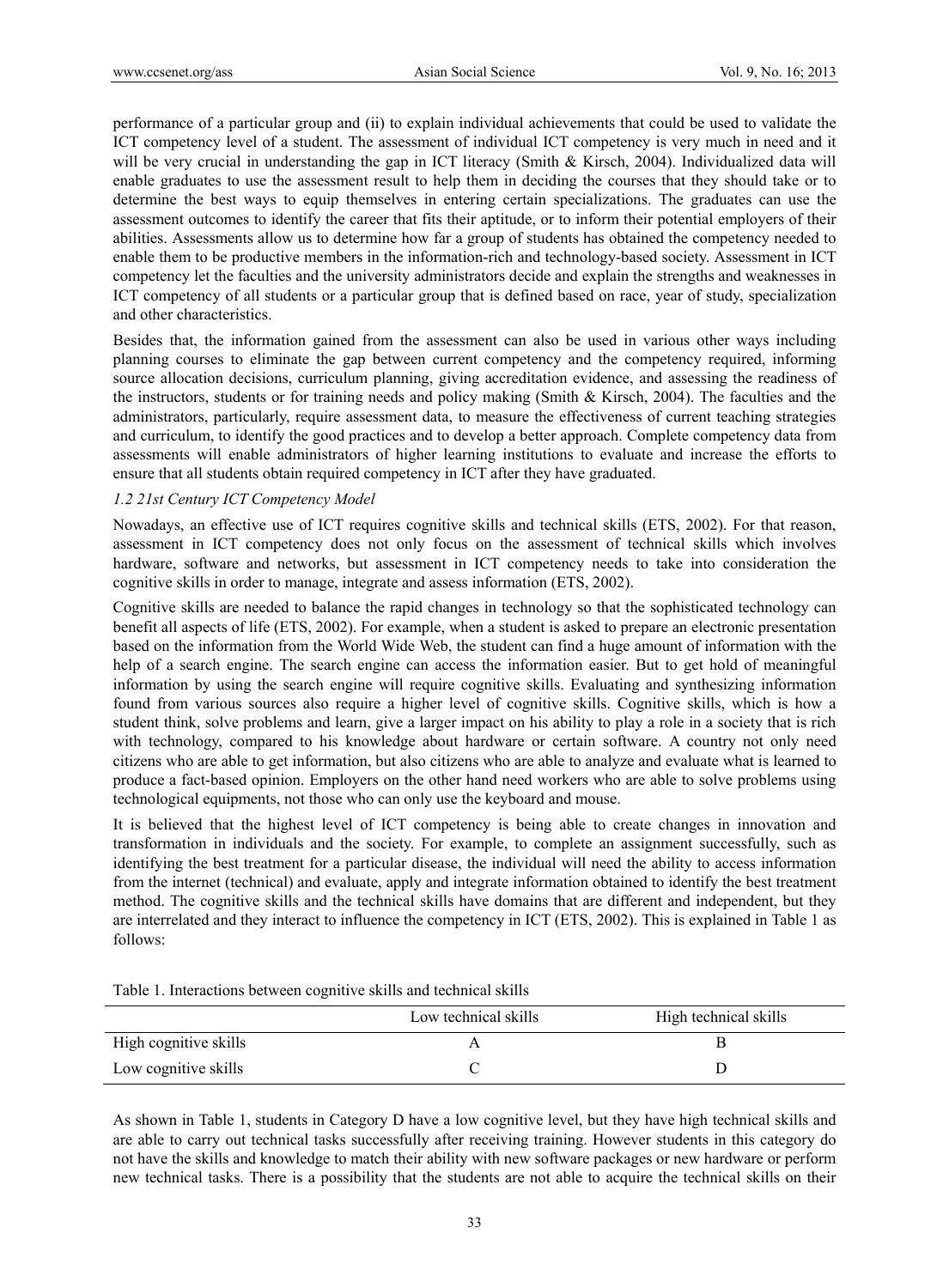own. Students in Category A have high cognitive skills but low technical skills, requiring technical trainings (or perhaps motivation or trainings) to increase their competency in ICT, but as soon as they are involved in using ICT, they are able to learn a set of skills and new knowledge quickly independently. The assessment in this form will give detailed information on students' ability and clarify the aspects of the students' weaknesses that need to be addressed.

## **2. Objective**

The objective of this research was to develop an instrument to assess competency in ICT which was known as ICTC-Test (*Information Communication Technology Competency Test*). ICTC-Test was developed based on the 21st Century ICT Competency Model so that it is able to give information on students' ICT competency which is in accordance with the ICT requirements in the 21<sup>st</sup> century, and at the same time integrates several generic skills outlined by the Malaysian Qualification Framework: MQF.

## **3. Methodology**

This research combined two research methods, namely the qualitative research method and the quantitative research method. The qualitative research methods were used to determine and validate constructs that determine students' ICT competency. The qualitative data were collected using document reviews and through interviews with experts. On the other hand, quantitative research methods were used to get empirical data to find out the quality of items in the ICTC-Test and to determine the validity and reliability of the ICTC-Test. In this research, the qualitative and quantitative approaches were organized and integrated into three phases which were the Planning Phase, Constructing Phase and Instrument Validating Phase (Cohen & Swerdlik, 2010).

## **4. Findings**

ICTC-Test was developed to measure students' ICT competency based on the seven domains found in the  $21<sup>st</sup>$ Century ICT Competency Model, and the domains are define, access, evaluate, manage, integrate, construct and communicate. ICTC-Test applies the performance-based assessment approach. Then the items in ICTC-Test were developed using the task-based assessment approach. This test contained practical tasks that students have to do individually. The tasks in the ICTC-Test were presented in the form of scenarios of problems that students have to solve. These tasks were designed in order to encourage the students to use their cognitive skills and technical skills to solve the tasks given. An example of the task in the ICTC-Test was shown in Figure 1 as follows: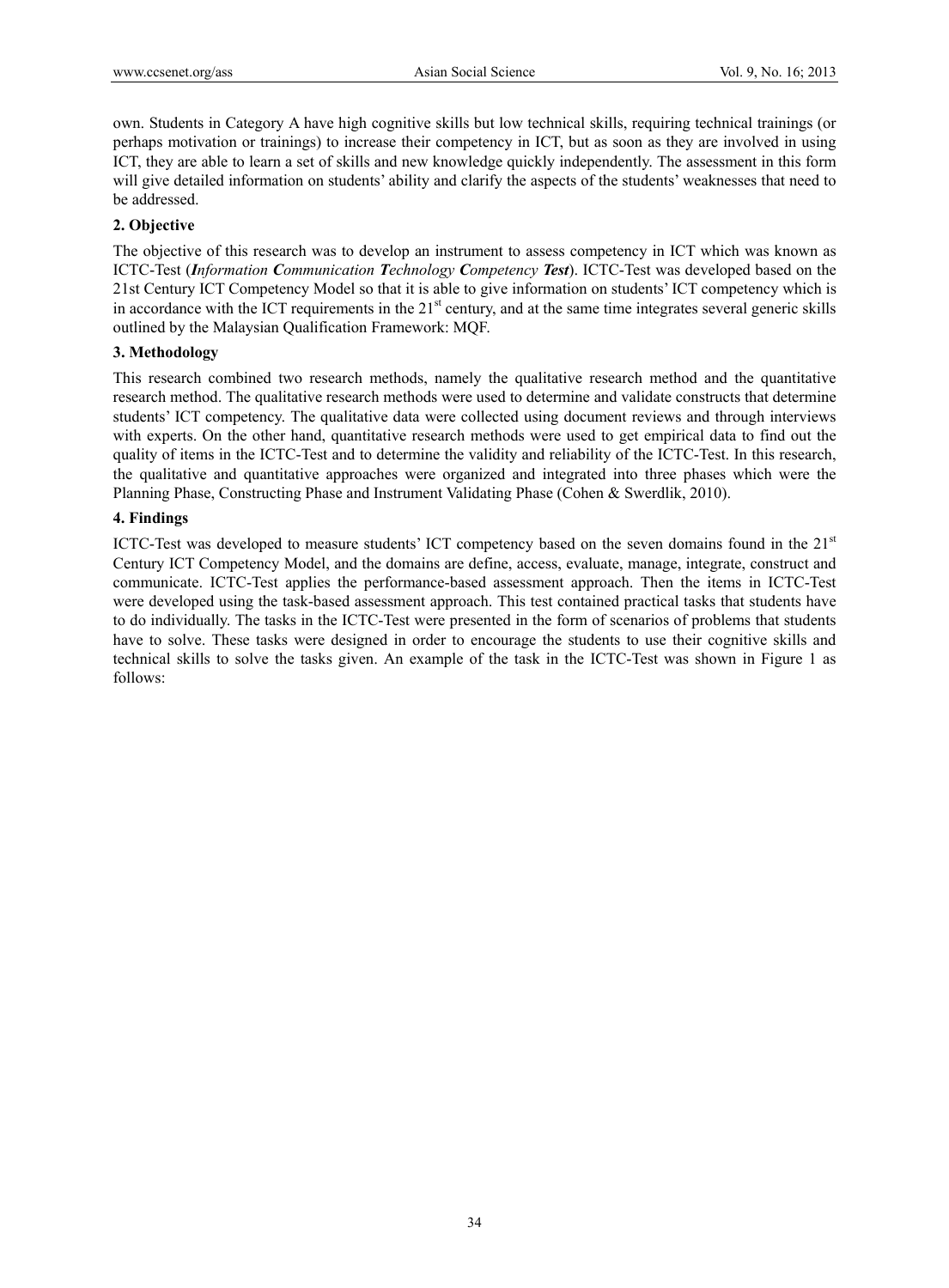## **TASK 2**

## **SCENARIO:**

On 12 March 2011, a tsunami occurred in Japan. Tsunamis have also hit Mentawai, Indonesia in 2010 and a few states in Malaysia in 2004. The disaster has claimed many lives and destroyed properties. Your lecturer wants you to get as many information as possible on the tsunami that has hit Malaysia and then present the information that you have found in class.

## **STEPS:**

(You are advised to read all the steps before executing them. Allocation of time suggested for this section is 20 minutes)

a) By using a search engine, find the information required by your lecturer. Please state the search engine and the keywords that you use to find the information needed.

|                      | Search engine | <b>Keywords</b> |
|----------------------|---------------|-----------------|
|                      |               |                 |
| $\cdot \cdot$<br>11. |               |                 |
|                      |               |                 |

- b) Keep all the information obtained in a subfolder named TSUNAMI in your work folder.
- c) Read the materials that you have found and record the information that you feel is important to be presented.
- d) Develop a presentation (about 5 minutes) based on the information that you have found from your search.
- e) Your presentation should also contain:
	- i. Links to THREE websites that contain information on tsunami in Malaysia.
	- ii. Video links on the disaster itself.
- f) Keep your presentation files in the TSUNAMI subfolder.
- g) E-mail your presentation file to your lecturer (pensyarah2011@yahoo.com) with TWO journal articles on tsunami in 2004. Please include information about yourself (name and registration number) in the e-mail for your lecturer's reference.

## Figure 1. Example of a task in ICTC-Test

Task 2 in Figure 1 tested the students' cognitive skills to (i) determine the right keywords to get the necessary information, (ii) assess whether the information resources meet the specified topic in the assignment, and (iii) integrate all sources of information obtained to form a presentation. Task 2 also tested aspects of students' technical skills in terms of their ability to (i) use the right search engine to obtain information, (ii) use electronic presentation software to build a presentation, (iii) save the file with the appropriate name and in an appropriate location, and (iv) write and send e-mails as required in the assignment.

ICTC-Test consisted of eight tasks comprising of 101 items and was categorized into seven domains of ICT competencies that were to define, access, evaluate, manage, integrate, develop and communicate. Overall, the define domain was measured by 46 items, access domain was measured by 15 items, assess a student's ability was determined by 6 items, managerial abilities were determined by 9 items, the ability to integrate was measured by 12 items, while building capacity was measured by 9 items and the students' ability to communicate was determined by 4 items. Details on the distribution of the items were shown in Table 2.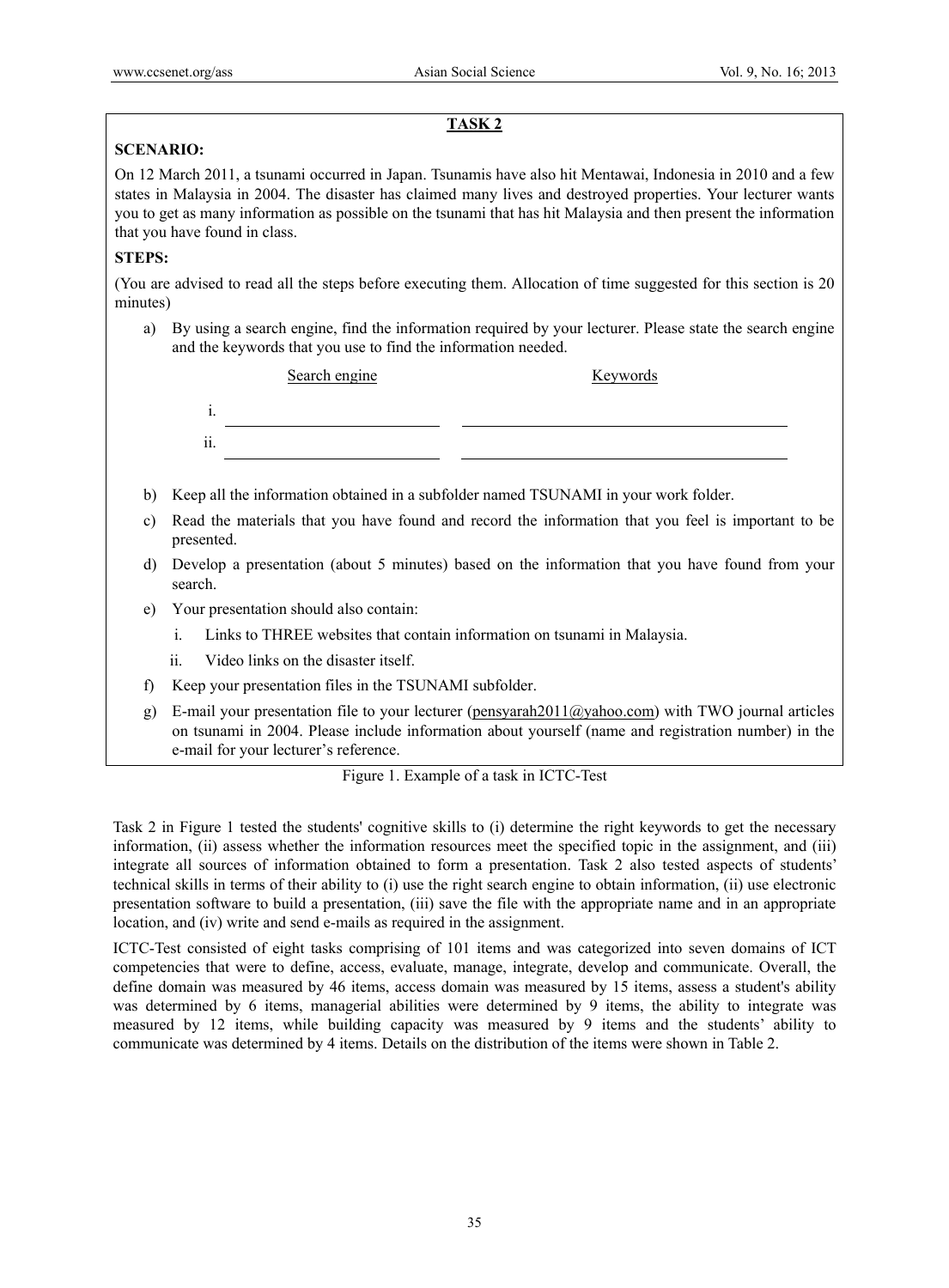| Domain      | No.<br>of<br>Item | Examples of questions (refer Task 2)                                                                                                                                                                                                                                                                               |
|-------------|-------------------|--------------------------------------------------------------------------------------------------------------------------------------------------------------------------------------------------------------------------------------------------------------------------------------------------------------------|
| Define      | 46                | Please indicate the search engines and keywords that you use to get the<br>a)<br>information needed.                                                                                                                                                                                                               |
| Access      | 15                | By using the search engine, get the information requested by your lecturer.<br>a)                                                                                                                                                                                                                                  |
| Evaluate    | 6                 | Read the material that you obtained and note down the information that you feel<br>$\mathbf{c}$<br>important for presentation.                                                                                                                                                                                     |
| Manage      | 9                 | Keep all the information you obtained in a sub-folder named TSUNAMI within<br>b)<br>your work folder.                                                                                                                                                                                                              |
| Integrate   | 12                | Create a presentation (approximately 5 minutes) based on the information you<br>d)<br>obtain from your search engine.                                                                                                                                                                                              |
| Develop     | 9                 | Your presentation should also include:                                                                                                                                                                                                                                                                             |
|             |                   | i. Link to THREE websites that contain information about the tsunami in Malaysia.                                                                                                                                                                                                                                  |
|             |                   | ii. Link of video on the disaster.                                                                                                                                                                                                                                                                                 |
| Communicate | 4                 | E-mail the presentation files to your lecturer (pensyarah2011@yahoo.com)<br>$\mathfrak{g}$ )<br>together with TWO journal articles related to the tsunami disaster in 2004. Your<br>personal information such as name and registration number should be included with the<br>e-mail for your lecturer's reference. |
| Total       | 101               |                                                                                                                                                                                                                                                                                                                    |

## Table 2. Specifications of ICT competency test

#### **5. Discussion**

This research developed a competency assessment instrument named the ICTC-Test. The ICTC-Test was used to determine the students' ICT competency based on the domains found in the 21<sup>st</sup> Century ICT Competency Model. The ICT competency approaches and assessment techniques in ICTC-Test were designed to meet the needs of generic skills outlined in MQF. Thus, the performance-based assessment approach was applied in the construction of ICTC-Test. The assessment principles were translated through performance-based assessment items in the ICTC-Test which was developed using the task based assessment techniques (task-based assessment).

## *5.1 Integration of 21st Century ICT Competency Model and MQF in ICTC –Test*

ICTC-Test was developed based on the 21st Century ICT Competency Model (Katz & Macklin, 2006). This model integrated cognitive skills and technical skills through the constructs define, access, evaluate, manage, integrate, develop and communicate to measure the students' ICT competency. ICTC-Test measures the seven domains of ICT competency by integrating ICT components such as the use of word processing, electronic presentations, electronic spreadsheets, electronic databases, and the Internet, e-mails and search engines in the assignments constructed to develop the ICT competency assessment instruments.

The ICTC Test construction not only ensured that the students have ICT competencies to meet the future needs but it also supported the policies outlined by MQF. The ICTC-Test was hoped to be able to test the learning outcomes in the field of ICT which were of knowledge and practical skills as emphasized by MQF (Sharifah Hapsah, 2006). ICTC-Test was also able to measure students' ability to construct generic skills outlined by MQF namely critical thinking skills, problem solving skills, communication skills and information technology and communications skills and management skills. Clearly, ICT competency assessment using the ICTC-Test has changed the focus of ICT competency from the ability to use and maintain the hardware, software and networking to ICT competency which includes the technical skills and cognitive skills. Furthermore, ICTC-Test also integrates the five components of the generic skills highlighted in MQF through the seven domains of ICT Competency Model.

## *5.2 Application of Performance-Based Assessment Approach in ICTC-Test*

The development process of ICTC-Test was performed in accordance with the performance approach or also known as performance-based assessment (McMillan, 2007). According to Mohamad Sahari (2002),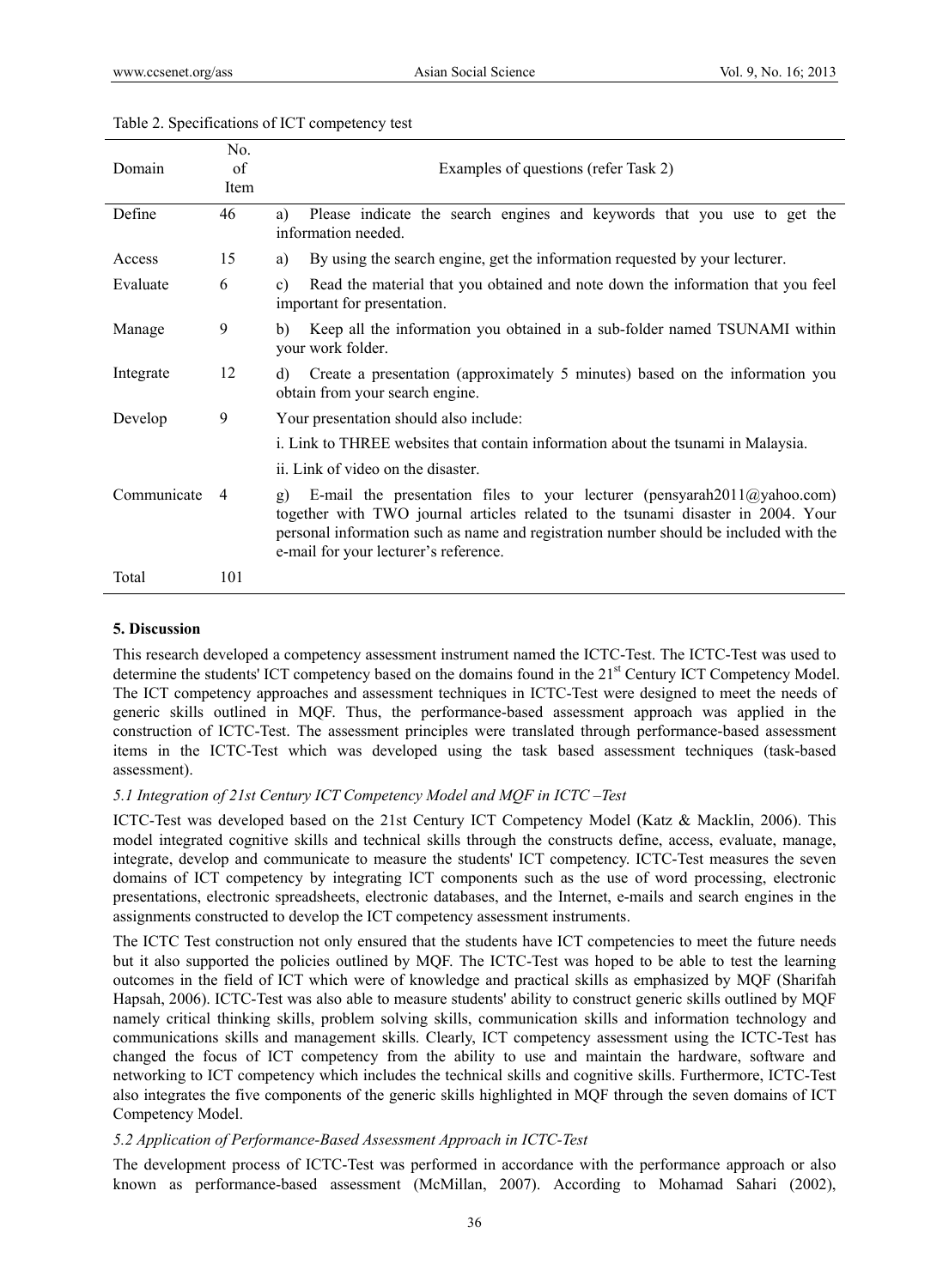performance-based assessment was able to evaluate the results of a complex and comprehensive learning where it cannot be done by other methods of assessment. The performance-based assessment emphasized the students' ability to perform tasks using their knowledge and skills (McMillan, 2007). According to Nitko (2001), the performance assessment was able to achieve complex learning goals, assess the ability 'to make', in which this approach will enable students to solve problems in real life. Performance-based assessment approach was the best approach for ICTC-Test because it creates useful information on what students can do (Brand 1997). Thus, assessment can be more consistent with modern learning theory that required student to participate actively. Consequently, this approach was suitable in measuring the students' ability in using ICT applications to solve a given problem that relates to everyday life problems.

The performance-based assessment can integrate knowledge and skills in problem-solving activities. Thus, the assessment can be extended to the assessment process and procedures on task than simply evaluating the final product. Assessment processes and procedures in doing work reveal the strengths and weaknesses of the students (Nitko 2001). By using the performance-based assessment approach, this research was able to detect the students' strengths and weaknesses in defining the problems stated in the assignment. Besides that, this approach is able to explore how students interpret, evaluate and integrate information obtained to solve problems, access information, develop products and communicate using ICT applications.

The performance-based assessment produces information that can be used as a basis to predict the student's future ability. According to Gardner (1997), when the assessment takes place in the real context of usage, it is easier to anticipate future achievement.. Thus, ICTC-Test was developed following the principle of performance-based assessment so that the data produced can help researchers and other interested parties to predict the students' ability to apply their ICT skills in everyday life as well as in the working field, as according to Mohd Sallehudin (2002), the results for the performance reference test can be used to predict the candidate's ability of showing similar performance in the future.

## *5.3 Application of Task-Based Assessment Techniques in ICTC-Test*

The performance assessment has many forms and methods of gaining students' answers. They include individual or group assignments or both using paper, pencils or materials and resources beyond paper and pencil. According to Nitko (2003), performance assessment requires two main components, namely (1) the tasks and (2) a clear scoring rubric. The task within the performance assessment requires students to demonstrate their achievement through the production of an answer in writing, verbally or through the creation of a specific product.

Since the ICTC-Test was constructed using the performance assessment approach, the students' ICT competency was measured by the students' ability to perform specified tasks. This technique was named as task-based assessment. In this study, the tasks were presented in the form of problem scenarios which need to be solved. Students' competency was determined based on their ability to define the problem that needs to be solved, access the information needed to solve problems in assignments, evaluate and integrate information to solve problems in assignments, develop products in line with the requirements of the assignments as well as to manage and communicate by storing and distributing the outcome of the assignment.

The ICT competency measured by ICTC-Test was different from the existing measurements in several ways. Task-based assessment technique provided more information on students' competency than multiple-choice items. The items of work scenarios were capable of measuring high-level critical thinking and problem solving skills as well as the students' ability to use ICT skills in performing tasks. Task based assessment involved students directly in the performance of assigned tasks. The assignment's scenario explained the tasks that need to be implemented and developed related to teaching and learning activities, jobs and everyday life. To complete the given task, a student must define the problem presented in the scenarios, access information from a variety of digital resources, evaluate the information, manage information obtained or developed, integrate all the information obtained to construct new information, build certain products to display information generated and communicate to disseminate new information produced. Testing session using ICTC-Test required students to use cognitive skills and technical skills to ensure the successful implementation of tasks.

## **6. Conclusion**

The research of ICT competency assessment among the students was needed to obtain detailed and accurate information relating to the ability of the students in using ICT in every aspects of life. ICT Competency Test or ICTC-Test (*Information Communication Technology Competency Test*) was an ICT competency assessment instrument which was built on the principles of performance-based assessment approach. Task based assessment was used as an assessment strategy in ICTC-Test to assess students' competency in using ICT applications and their ability to apply their ICT competency in solving problems related to ICT. The ICTC-Test focused on the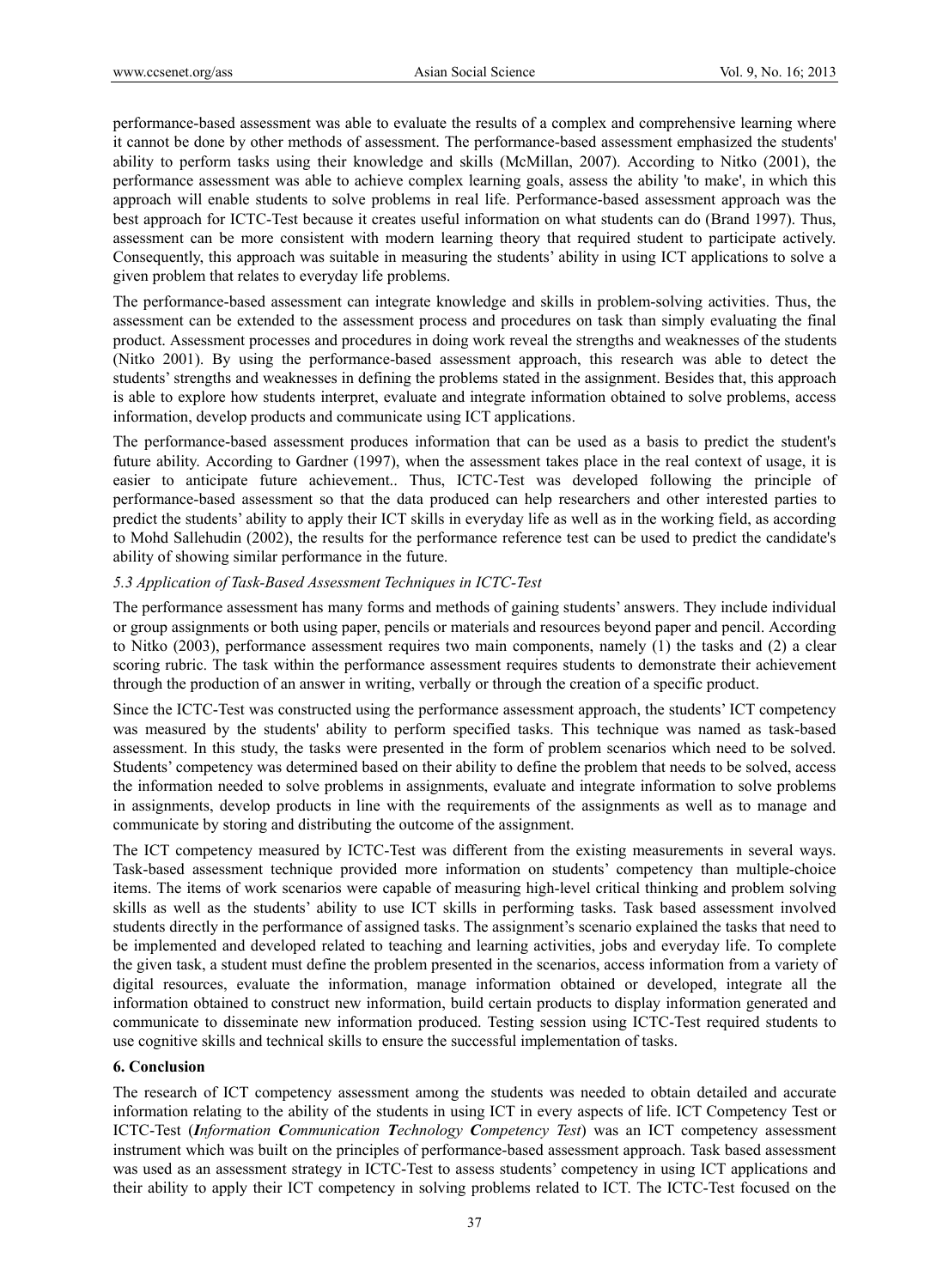assessment of students' cognitive abilities and technical capabilities through the seven domains namely to define, access, evaluate, manage, integrate, build and communicate which is distinctive from other instruments.

The assessment using ICTC-Test focused on problem-solving and critical thinking skills related to the use of technology in order to manage the information. The development of ICTC-Test was based on the fact that one's cognitive skills (how they think, solve problems, and learn) have a greater impact on the person's ability to function in a technologically rich society than just being knowledgeable about specific software packages or hardware.

Even though the ICT competency assessment using ICTC-Test required a longer time to be administered and analyzed instead of using multiple-choice items, but the performance assessment meets our higher education's vision to produce graduates who have the skills to think and are skilful in searching for knowledge (Zaini Ujang , 2009). The society needs a person who is not only capable of obtaining information, whether through technology or other means, but who can analyze and evaluate what they have learned in order to develop a thoughtful opinion. Employers' nowadays want to employ staffs who are able to use technology to solve problems, not just those who can type on the keyboard or use the mouse (Smith & Kirsch, 2004).

#### **References**

- Autor, D. H., Levy, F., & Murnane, R. J. *(*2003). The Sikll Content on Recent Technological Change: An Emperical Exploration. *Quarterly Journal of Economic, 118*(4), 127-1334. http://dx.doi.org/10.1162/003355303322552801
- Brand, R. (1997). *Teaching for Authentic Student Performance Perspectives: On Authentic Performance Assessment.* Alexandria, VA: Association for Supervision and Curriculum Development.
- Easton, A. C., Easton, G., & Addo, T. (2006). But I Am Computer Literate: I Passed The Test. *Journal of College Teaching & Learning, 3*(2), 39-44.
- ETS (Educational Testing Service). (2002). *Digital Transformation: A Framework for ICT Literacy. A Report of the International ICT Literacy Panel, Educational Testing Service*. Princeton, NJ. Akses pada: 14 November 2008.
- Gardner, H. (1997). Assessment in context: The alternative to standardized testing. Dlm. Ibrahim bin Mohamed Zin (2007), *Membina dan Mengesahkan Instrumen Pentaksiran Kecerdasan Pelbagai*. Doktor Falsafah. Universiti Kebangsaan Malaysia. Bangi.
- Grant, M. D., Malloy, A. D., & Murphy, M. C. (2009). A Comparison of Student Perceptions of Their Computer Skills to Their Actual Abilities. *Journal of Information Technology Education, 8*, 141-160.
- Hardy, C., Heeler, P., & Brooks, D. (2006). Are High School Graduates Technologically Ready for Post-Secondary Education? *Journal of Computing Sciences in Colleges, 21*(4), 52-60.
- Kasa, Z., Yunus, A. S. M., Asmuni, A., Napis, S., Samah, B. A., Yusoff, M. Z. M., … Ismail, S. M. N. S. (2005). Kesediaan Pelajar Institute Pengajian Tinggi Menggunakan Komputer Dalam Pembelajaran. *Jurnal pendidikan Universiti Malaya*, 133-142.
- Katz, I. R. (2007). Testing information literacy in digital environments: The ETS iskills<sup>TM</sup> assessment. *Information Technology and Libraries, 26*(3).
- Katz, I. R., & Macklin, A. S. (2006). Information and Communication Technology (ICT) Literacy: Integration and Assessment in Higher Education. *Systemics, Cybernetics and Informatics, 5*(4), 50-55.
- Katz, I. R., Williamson, D. M., Nadelman, H. L., Kirsch, I., Almond, R. G., & Cooper, P. L. (2004). *Assessing Information and Communications Technology Literacy for Higher Education.* In Paper presented at the 30th annual conference of the International Association for Educational Assessment.
- KPT (Kementerian Pengajian Tinggi). (2007). *Pelan Strategik Pengajian Tinggi Negara Melangkau Tahun 2020*. Kuala Lumpur: Kerajaan Malaysia.
- Lin, H. C. (2000). *Make IT Happen in Your Syllabus*. Dlm. Nik Hairi Omar, Mohd Azul Mohd Salleh & Norizan Abdul Razak (2006). Pentaksiran Kecekapan Teknologi Komunikasi Maklumat (TKM) Dalam Kalangan Pelajar Sains Sosial. *Jurnal Pendidikan* Universiti Malaya.
- Mc Millan, J. H. (2007). *Classroom Assessment: Principal and Practice for Effective Standard-Base Instruction*  (4th ed.). USA: Pearson Education, Inc.
- McLennan, T., & Gibbs, S. (2008). *Has The Computing Competence of First Year University Students Increased*